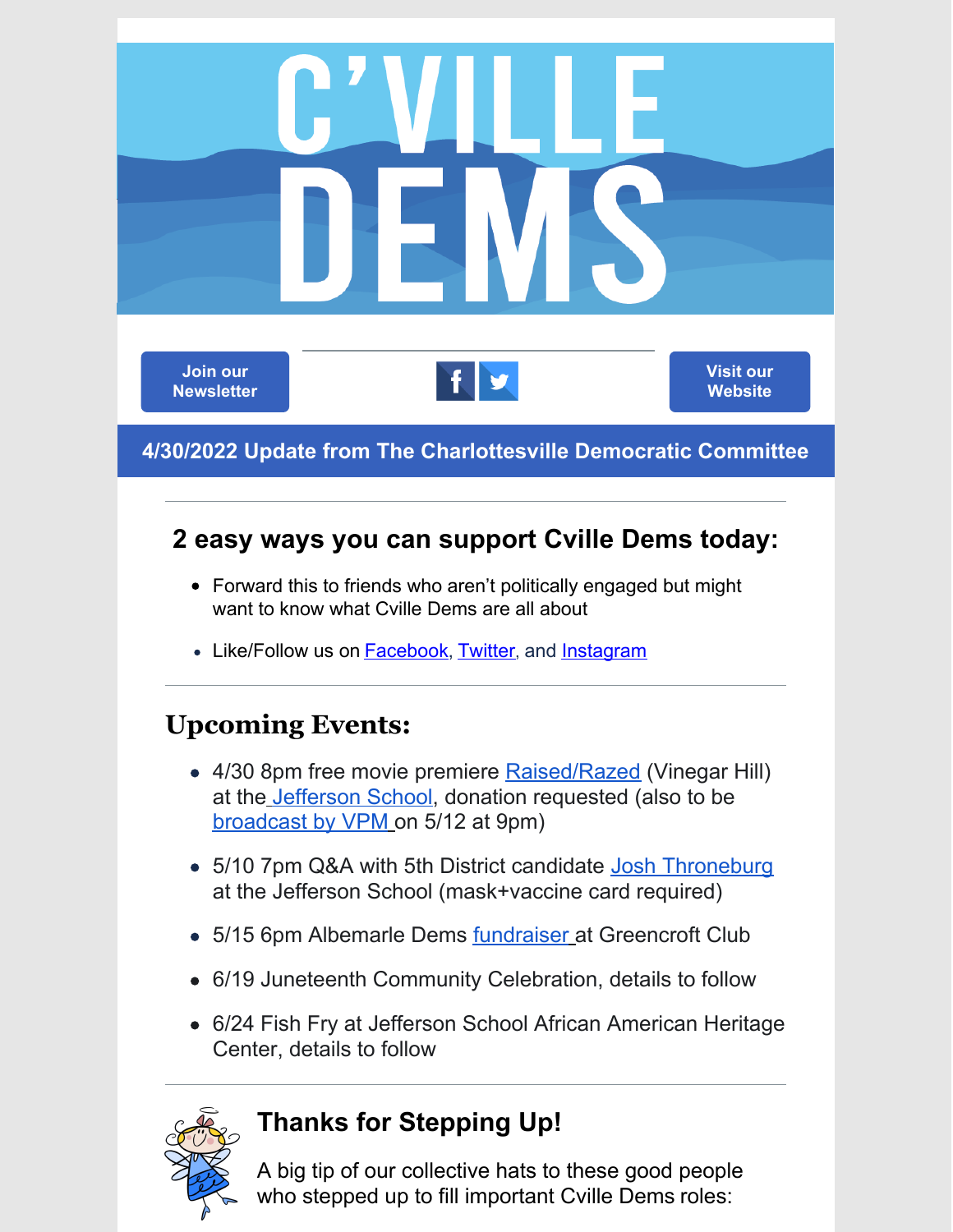#### **Liaison to Democratic Candidates/Campaigns** Dudley Doane

**Communications Committee** Mary Jane Gore (see *Volunteer Spotlight* below)

#### **Full Committee (new members)**

Buford Precinct: Donna Kaiser and Steven Johnson Clark Precinct: Laura Shea Key Rec Precinct: Roxanne White Tonsler Precinct: Susan Oliveri

Thank you all!

**Note**: electing Democratic candidates statewide requires all of us working together to register and turn out good numbers of Democratic voters. We still have open [positions](https://cvilledems.org/volunteer-opportunities/open-positions); please consider pitching in and working with us to help turn Virginia blue again!

## **Full Committee Meeting Report (4/20/22)**

The City Democratic Committee Of Charlottesville met on Wednesday, April 20th. Five new members joined the committee (see "Stepping Up" section below), we discussed having the Full Committee meet every other month



to give it more of a voice and active role in the community. A separate ad-hoc committee is being formed to revise the bylaws (not done since 2011).

The major agenda item was votes on formal statements on the environment and other matters. Among the nine resolutions adopted: we embraced the UVA Democrats' call for divestment of the UVA endowment from fossil-fuel generating companies, called for the City of Charlottesville to launch a climate action plan including climateconscious zoning reform this year, called for numerous state-level environmental reforms, and called for a ban on public utility companies making contributions to candidates for state political offices. Here's the list of all the [resolutions](https://cvilledems.org/homepage/environmental-resolutions-approved) adopted.

# **A Community Effort We Support**

["](https://www.gofundme.com/f/300-bike-giveaway-every-kid-deserves-a-bike?utm_campaign=m_pd+share-sheet&utm_medium=copy_link_all&utm_source=customer)300 Bike Give [Away"](https://www.gofundme.com/f/300-bike-giveaway-every-kid-deserves-a-bike?utm_campaign=m_pd+share-sheet&utm_medium=copy_link_all&utm_source=customer) [Fundraiser](https://www.gofundme.com/f/300-bike-giveaway-every-kid-deserves-a-bike?utm_campaign=m_pd+share-sheet&utm_medium=copy_link_all&utm_source=customer) for Kids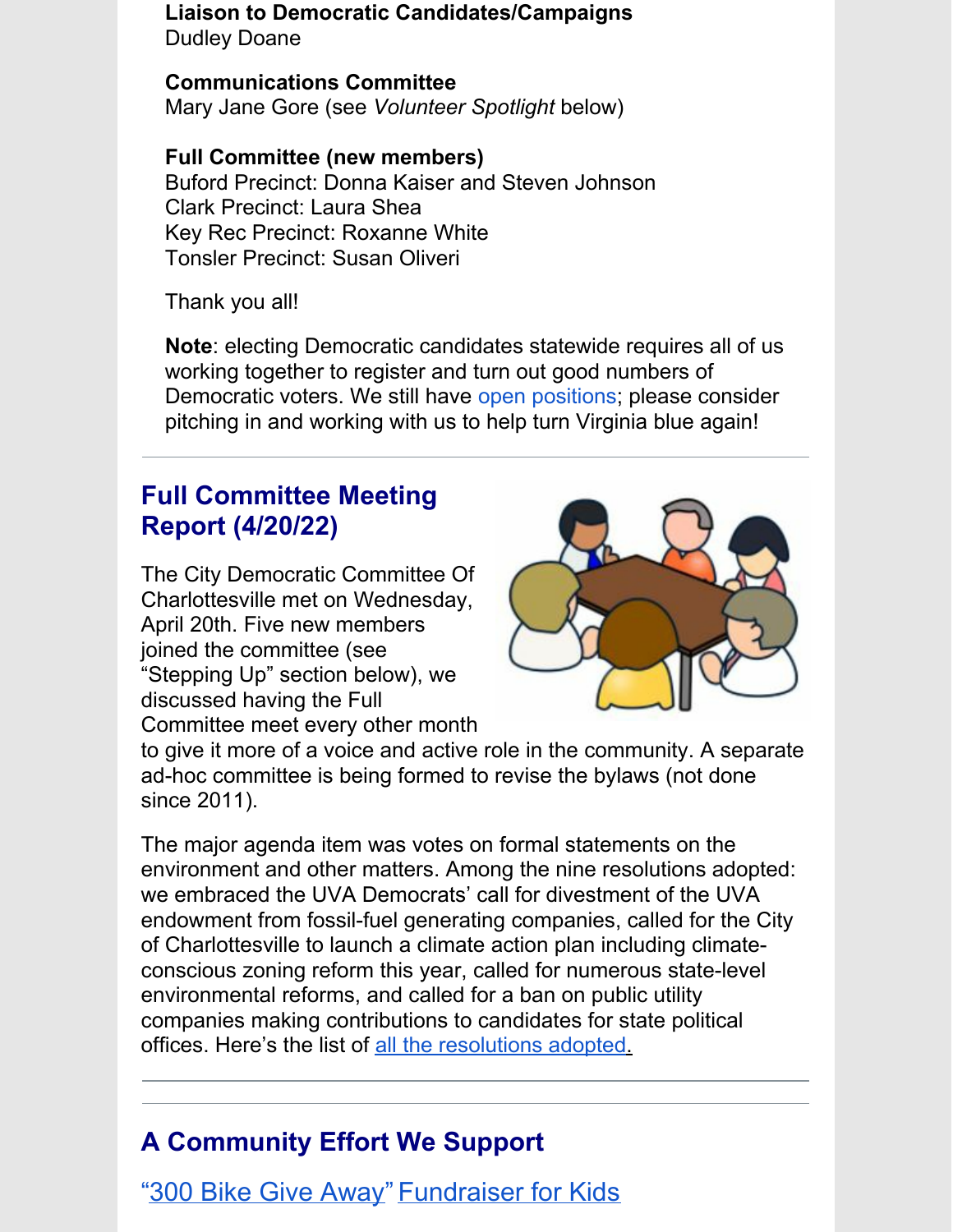

The Tonsler League kicks off June 5th and we are looking to give away 300 bikes to kids in the community for the summer.



In 2021, we gave away 50 bikes that was not enough! Bikes will be for children ages 4 - 17 and cost about \$85 - \$100 each.

Contact Dr. Wes Bellamy at (757) 797-5459 or by email at Wes@thetonslerleague.com if you have any questions. We are trying to make Bike orders by May 4th. To Donate, visit the link below or scan the QR code with Google Lens.



https://www.gofundme.com/f/300-bike-giveaway-every-kid-deserves-a-bike? utm\_campaign=p\_cf+share-flow-18utm\_medium=copy\_link8utm\_source=custom

## **Another Community Effort We Support**

Sin [Barreras](https://sinbarrerascville.com/) invites Cville Dems to bus up to DC with them this Sunday May 1st for the national **March for Immigration Reform**.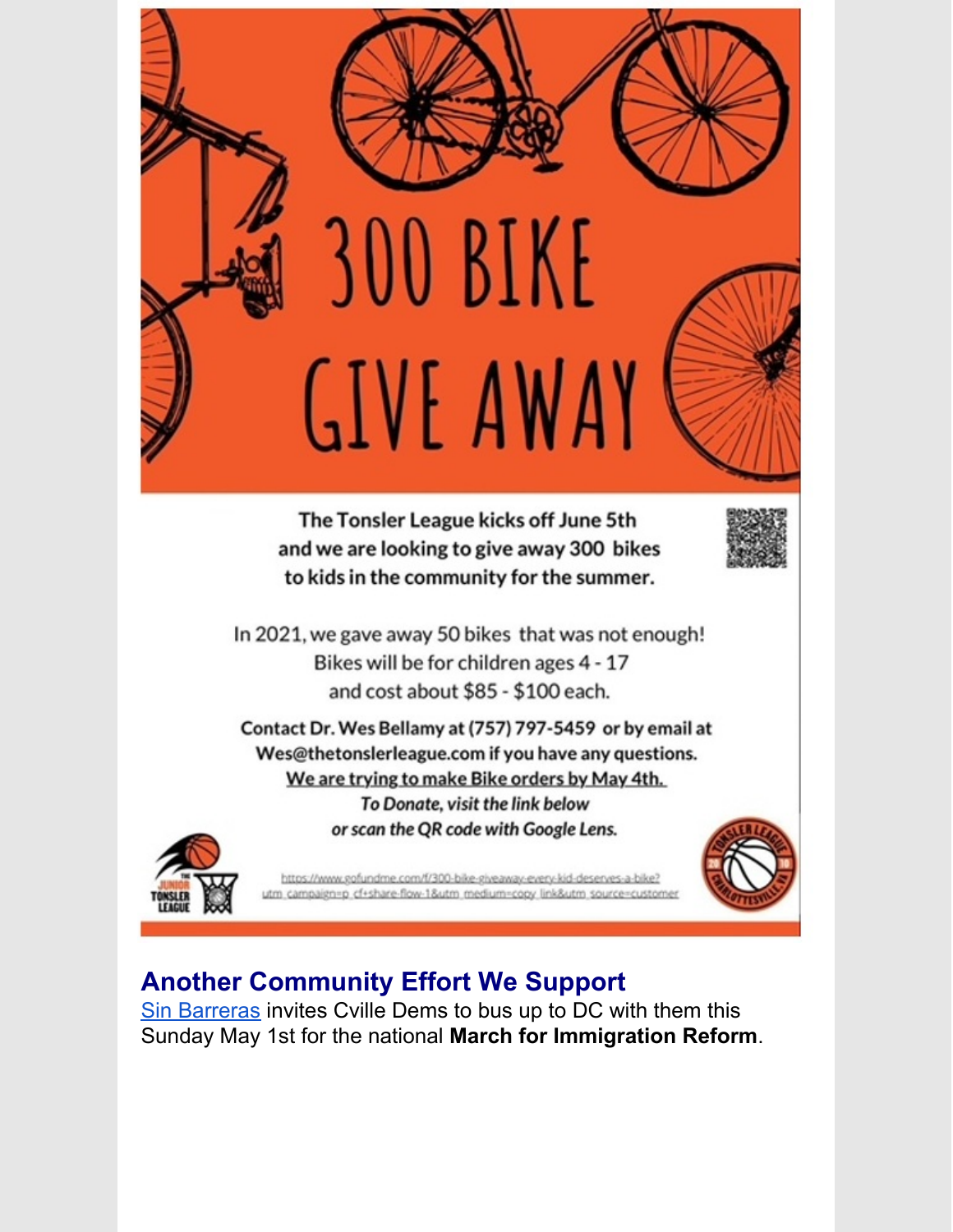

**Sin Barreras** 

Reform







**TO WASHINGTON DC** FOR MORE INFORMATION

(434) 234-8130

# **The [Democratic](https://democrats.org/where-we-stand/the-issues/immigration-reform/) Platform:**

"Democrats believe immigration is not just a problem to be solved, it is a defining aspect of the American character and our shared history."

## **Volunteer Spotlight**

*As noted above, electing Democrats (aka stopping Republican extremists) only happens when we spend some of our time and talents on the common good. So we're going to start running short profiles of some of the wonderful people doing this work.*

But first, a shout-out (at her insistence not a profile)... **Jackie Lichtman** is stepping back after 8+ years as our tireless webmaster (and long-time Tweeter). Her reliability, conscientiousness, and highquality work will be greatly missed as she channels her energy into her new granddaughter (congratulations!) who was born on schedule last week. Thank you Jackie for all your great work these many years!!

## **Mary Jane Gore**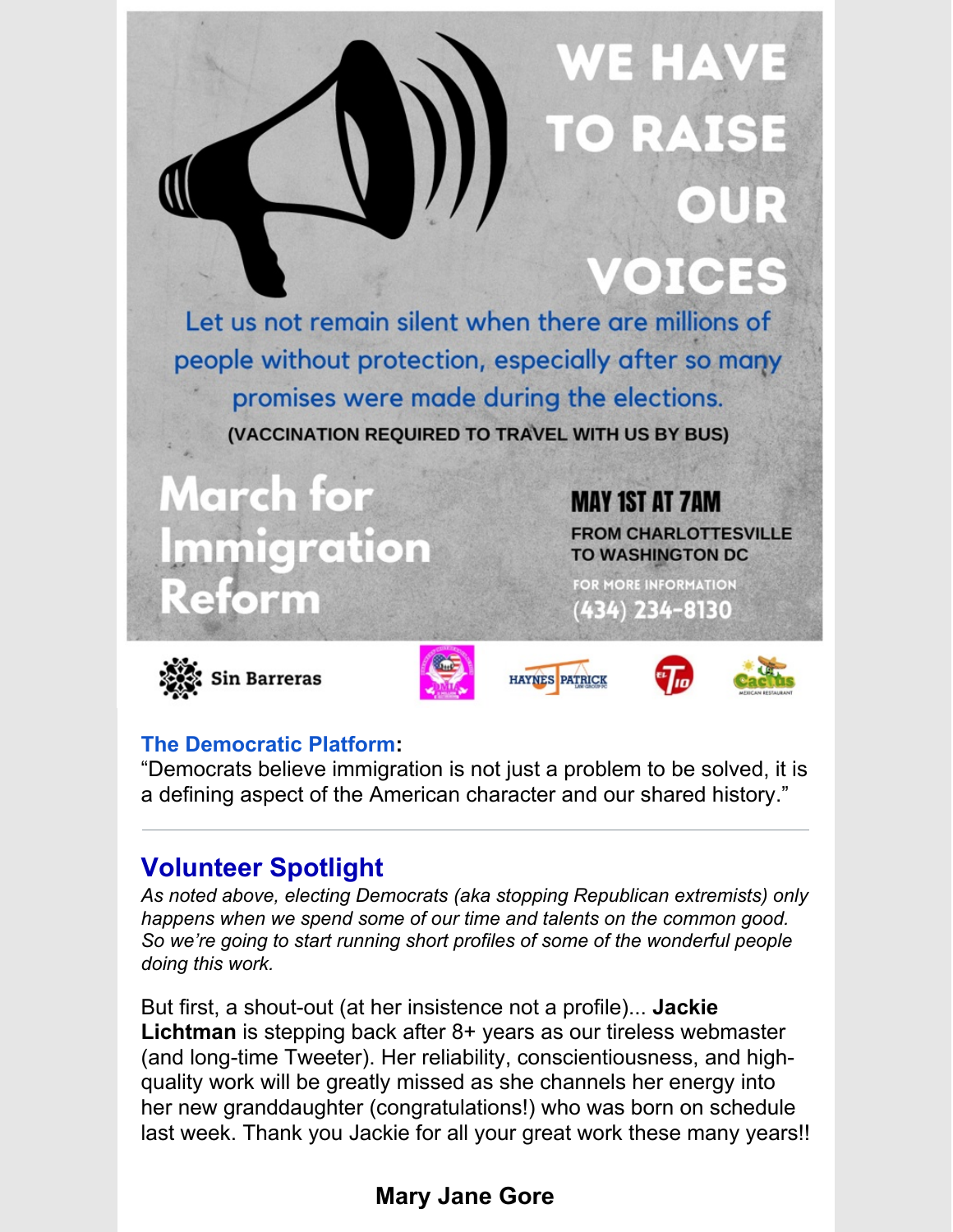

Mary Jane is a semi-retired journalist who still works with some clients and freelances. She's lived in the Charlottesville area as a UVA student, later returned to raise her children (now living out-of-town/overseas), and returned a third time in 2020 (but just from Crozet, and just in time for Covid). You may have seen her around town at the movies (her favorite movie ever is *Ida)*, doing cyclocross, hiking, or playing frisbee golf. Or you may have seen her jumping off the strut of a Cessna in Orange, or at the summit of

Mount Kilimanjaro, or on trips to Paris. She's a pretty active person!

For professional reasons she didn't officially join the Dems until she moved to North Carolina in 2008, but at that point she became deeply involved. She canvassed and registered voters for the Hillary Clinton and Gov. Roy Cooper campaigns and participated in the compelling Moral Mondays marches led by Rev. William Barbour. Upon moving to Charlottesville she began canvassing and making calls for Biden/Harris (all the Virginia Dem campaigns really) and doing poll work at Buford. She's now co-chair of Buford Precinct and has started doing social media posting as part of the Communications Committee.

Welcome aboard, Mary Jane!

## **Earth Day 2022 Recap**

Cville Dems had a busy but successful weekend of outreach; in addition to our regular Saturday Ix market, we tabled at two events and helped with the UVA Climate March. Thanks to everyone who helped, including Barbara Shenefield, Dan Doernberg, Donna Shaunesey, John Shepherd, Nancy Damon, Richard Price, and Suzanne Michels. Check out our Earth Day [recap](https://cvilledems.org/earth-day-2002-recap), which includes more pictures like these.





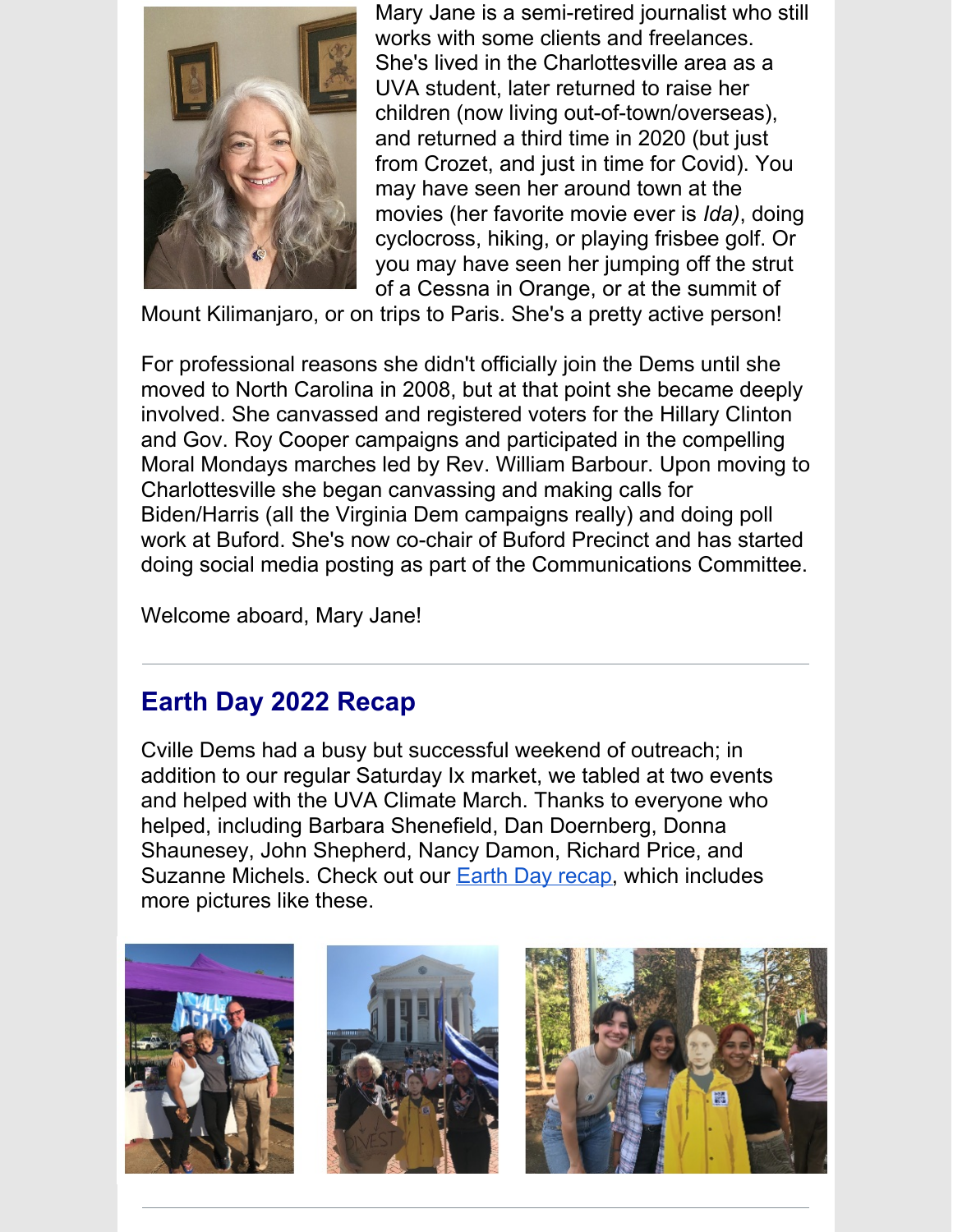## **Preaching BEYOND the Choir (Why electing Dems matters!)**

#### **Virginia**

"In the Democrat-controlled Senate, lawmakers challenged many of the Republican governor's 26 vetoes but failed to secure the two-thirds vote needed to override any of them. The GOP-



controlled House upheld each veto, despite the fact that many of the measures had initially passed with broad support." Examples given:

"Senator Emmett Hanger is a Republican from Augusta County who introduced a bill to crack down on products he says are dangerous…. But then Governor Glenn Youngkin added a new criminal penalty for possession of marijuana."

"Delegate Irene Shin, a Democrat from Herndon, introduced a bill to protect religious expression. But then the governor tacked on an amendment that she says did the opposite -- protecting people who want to discriminate based on religion."

#### **National**

If you haven't seen Michigan State Senator Mallory McMorrow's impassioned response (below) to a slanderous personal attack from a Republican colleague; take a look and pass it along. For context, here's McMorrow's YouTube account summary: "[her colleague] accused me by name of grooming and sexualizing children in an attempt to marginalize me for standing up against her marginalizing the LGBTQ community...in <sup>a</sup> fundraising email, for herself. Hate wins when people like me stand by and let it happen. I won't."



#### **P[ar](https://www.instagram.com/demsatuva/)tner Organizations** Our friends the UVA [Dems](https://www.instagram.com/demsatuva/) and [Albemarle](https://albemarledems.org/) Dems are doing good things too, check them out!

### **Charlottesville Democratic Committee**